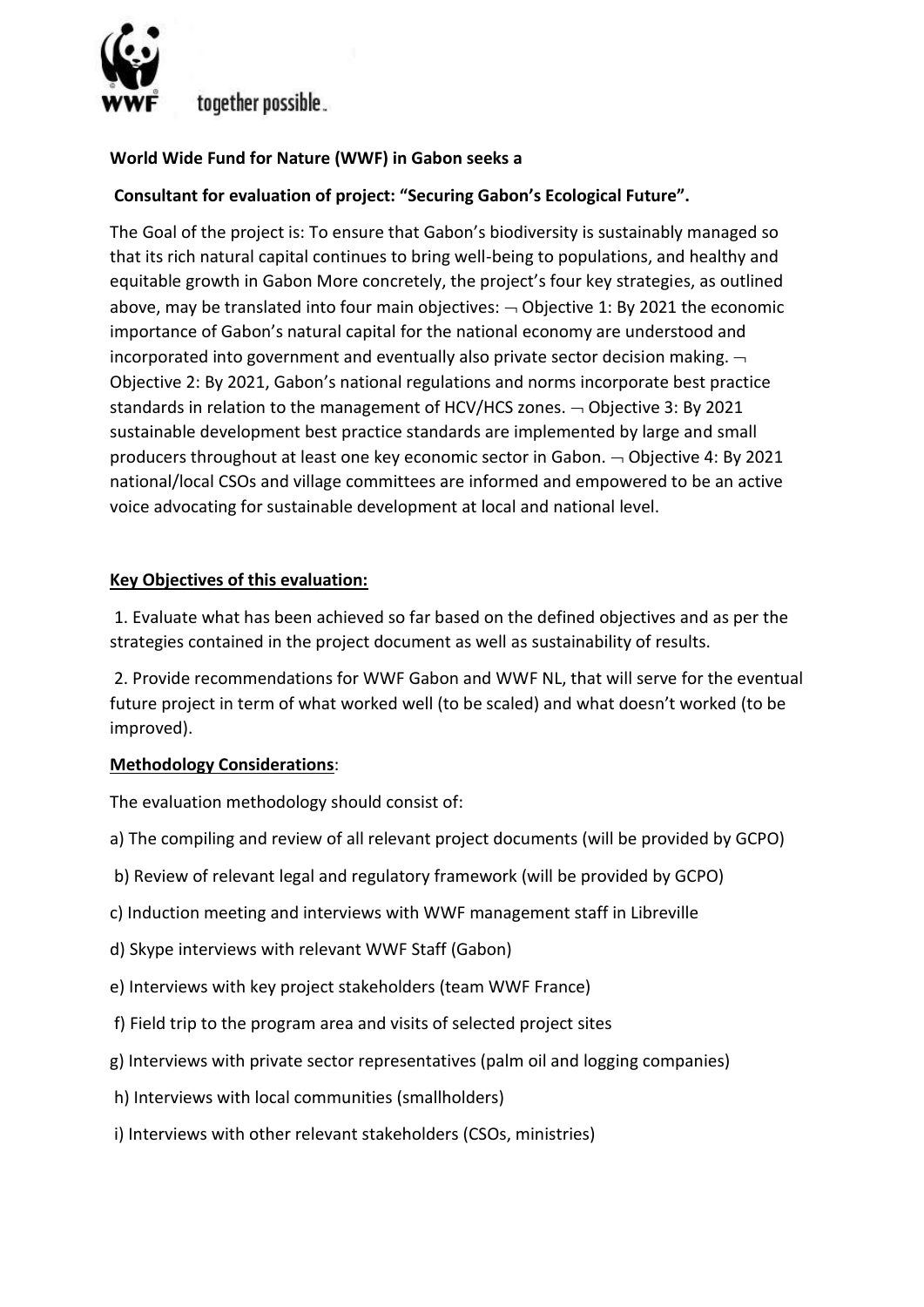

# together possible.

j) Workshop with WWF staff in Libreville to present and discuss evaluation findings. The consultant may propose additional methodological components to be agreed upon with WWF Gabon.

## **Qualifications of Evaluator:**

The Evaluator should be bilingual (English/French) in order to be able to evaluate all of the texts and reports, as well as to communicate with WWF staff and relevant stakeholders/partners of the project. The evaluator should also have proven experience with the evaluation of conservation projects implemented by nongovernmental organizations, as well as familiarity with the issues surrounding environmental best practice policies and implementation in palm oil and forestry. Central African experience would be much appreciated but is not obligatory.

### **Deliverables :**

- A draft evaluation report in English of maximum 25 pages (without annexes).
- Feedback session on First Draft Report with WWF management.
- Final Evaluation report;

### **Financial Terms:**

The costs of an international flight will be covered by the project. All domestic travel within the project scope area (Gabon) will also be arranged and paid by the project (transport, hotel and food will be based on WWF per diem rates)).

An honorarium will be offered based on the estimated number of days of work. Visa cost will be reimbursed based on real cost.

### **Expression of Interest:**

All candidates interested in conducting this evaluation on a consultant basis should submit, **no later than February 28th 2021,** a detailed technical proposal including:

 A curriculum vitae detailing his/her experience in project evaluation and NGO led conservation project implementation in Africa;

 The proposed evaluation plan (description of approach, suggestions for interview questions, timeline and time allocation, etc.) and comments on the Terms of Reference;

A proposed date for the site visit in Gabon;